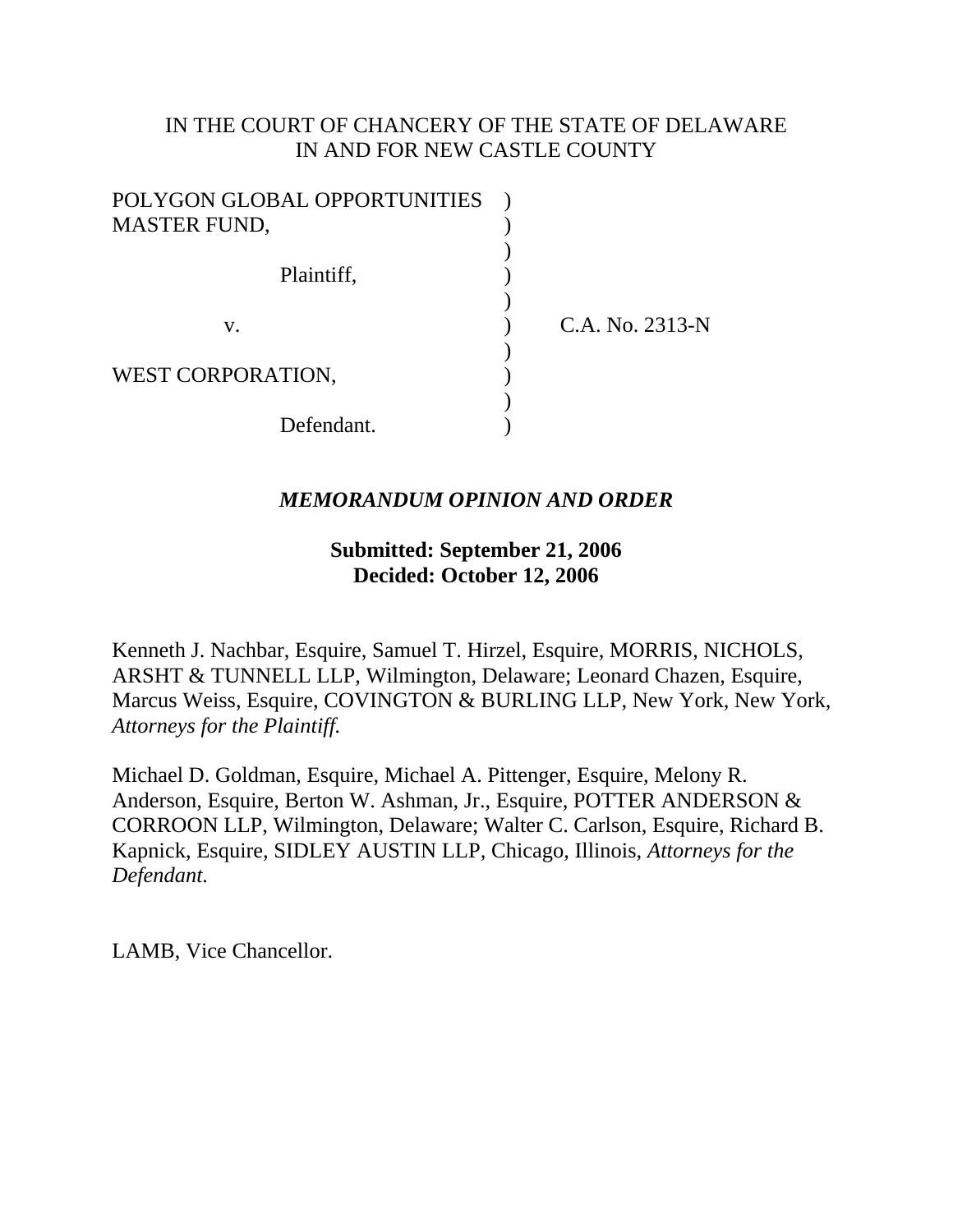**I.**

A hedge fund that invests in event arbitrage situations purchased a significant amount of the stock of a corporation following the announcement of the corporation's going private recapitalization transaction. The hedge fund seeks to inspect the company's books and records pursuant to 8 *Del. C.* § 220 for the purposes of valuing its stock to determine whether to seek appraisal, to investigate alleged breaches of fiduciary duty that occurred before its purchase of stock, and to communicate with other stockholders. As the court finds the hedge fund already has all necessary, essential, and sufficient information to determine whether or not to seek appraisal, does not have a proper purpose to investigate wrongdoing that allegedly occurred before it bought its shares (and, in fact, led to its decision to invest), and does not seek a stockholder list to communicate with other stockholders, the complaint will be dismissed.

#### **II.**

### A. The Parties

The plaintiff, Polygon Global Opportunities Master Fund, is a global multistrategy arbitrage fund with approximately \$4.5 billion under management. Polygon is organized as a Cayman Islands exempted company. Polygon engages in and seeks to maximize fund value through merger and event arbitrage. The defendant, West Corporation ("West Corp." or "the company"), is a Delaware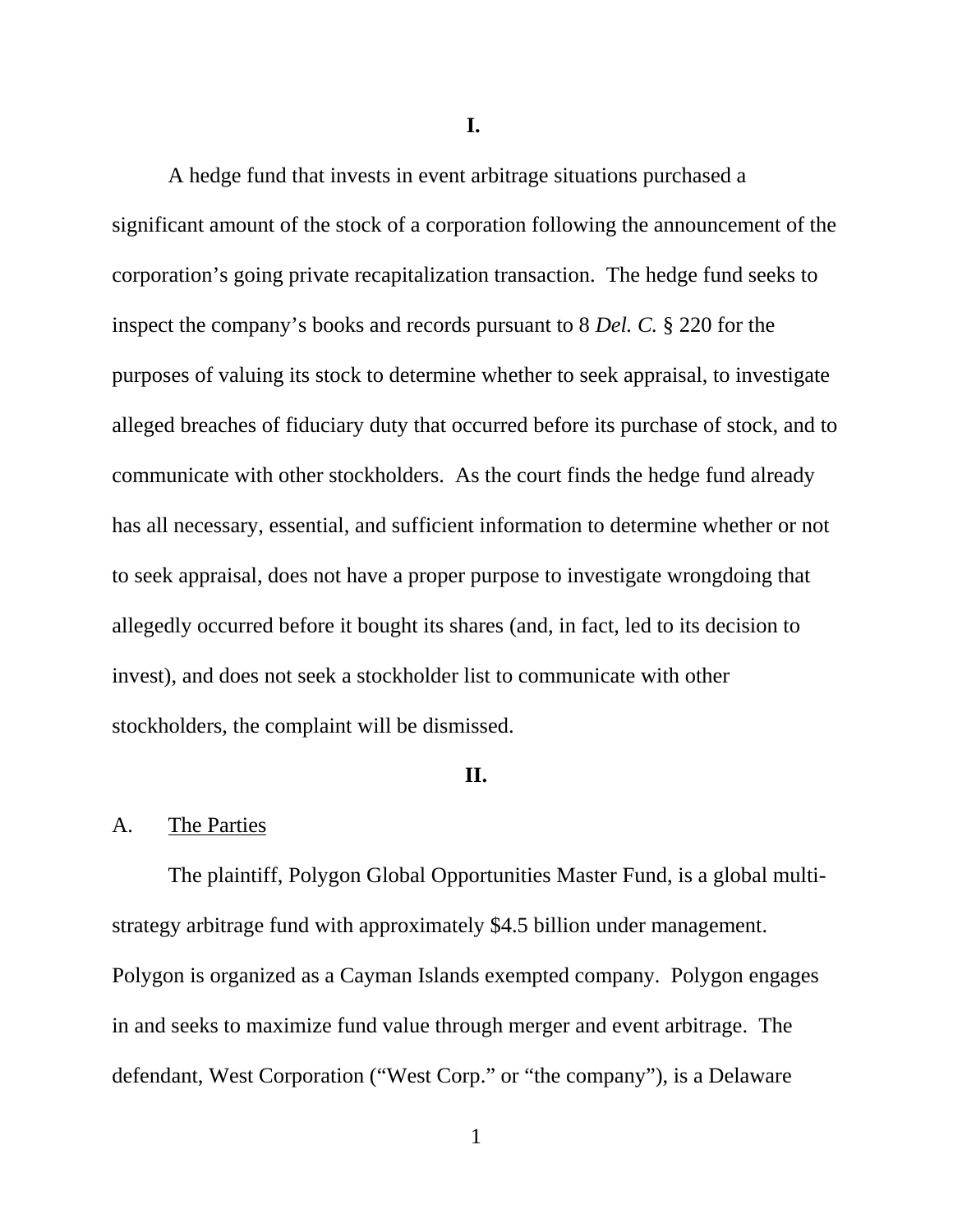corporation with its principal place of business in Omaha, Nebraska. West Corp. provides outsourced communication solutions. Gary and Mary West are the controlling stockholders of West Corp., but are not parties to this action.

B. The Facts

#### 1. West Corp.'s Proposed Recapitalization

On May 31, 2006, West Corp. announced what is described as a leveraged recapitalization. The recapitalization–that will take the form of a squeeze-out merger–is sponsored by an investor group led by Thomas H. Lee Partners and Quadrangle Group, LLC. The controlling stockholders, Gary and Mary West, are participating in the recapitalization and exchanging part of their stock for equity in the resulting entity. The other stockholders will receive cash for all of their stock. A special committee of independent directors, with Morgan Stanley & Co. as its financial advisors and Potter Anderson & Corroon as its legal advisors, was created to negotiate the transaction with the buyout group. Gary and Mary West reportedly did not participate in the negotiations. Ultimately, the special committee recommended and approved the recapitalization.

Under the terms of the recapitalization, West Corp.'s minority stockholders will be entitled to receive \$48.75 per share in cash. This amount represents a 13% premium over the company's closing stock price the day before the transaction, but is below the trading level of the stock a month prior. Gary and Mary West will sell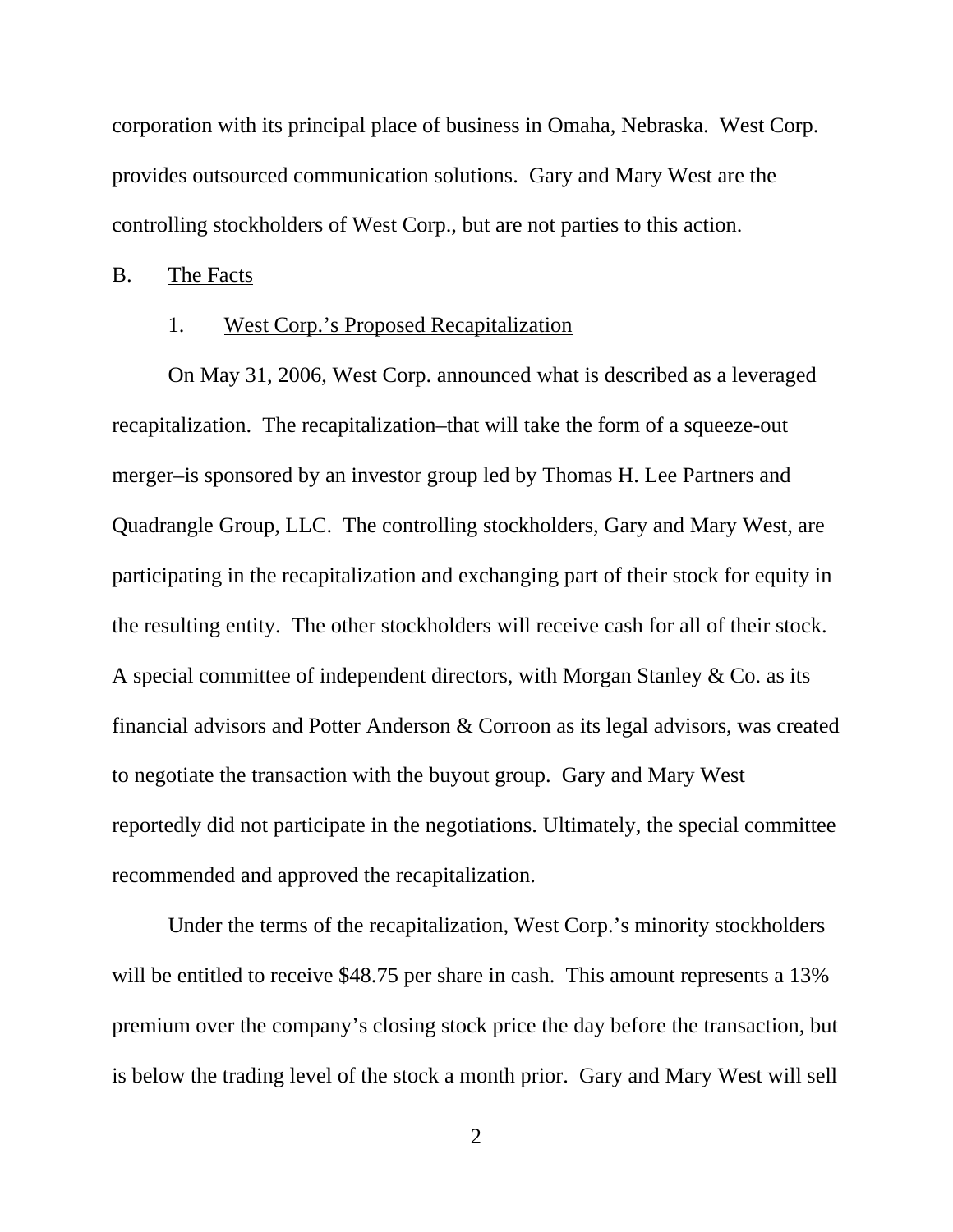approximately 85% of their stock in the company for \$42.83 in cash and will convert the remaining 15% into shares of the surviving corporation. According to the proxy materials, this 15% equity investment is based on the same \$42.83 per share valuation. The company's press release states that the different treatment for the Wests was requested by the special committee and required by the investor group in order to deliver a higher cash price to the public stockholders.

The Wests have agreed to vote their shares in favor of the transaction, guaranteeing the approval of the recapitalization.<sup>1</sup> Polygon realizes this fact, and admits there is functionally nothing it can do to stop the deal. The merger agreement provides for a 21-day "go shop" period during which West Corp. actively shopped the company and solicited other acquisition proposals. After this go shop period, the merger agreement still permits the company to respond to unsolicited proposals or further proposals from persons solicited during the go shop period. The agreement also contains a fiduciary out that permits the special committee to change its recommendation and thereby terminate the Wests' voting agreement.

<sup>&</sup>lt;sup>1</sup> The Wests' voting agreement would terminate if the special committee changes its recommendation on the transaction.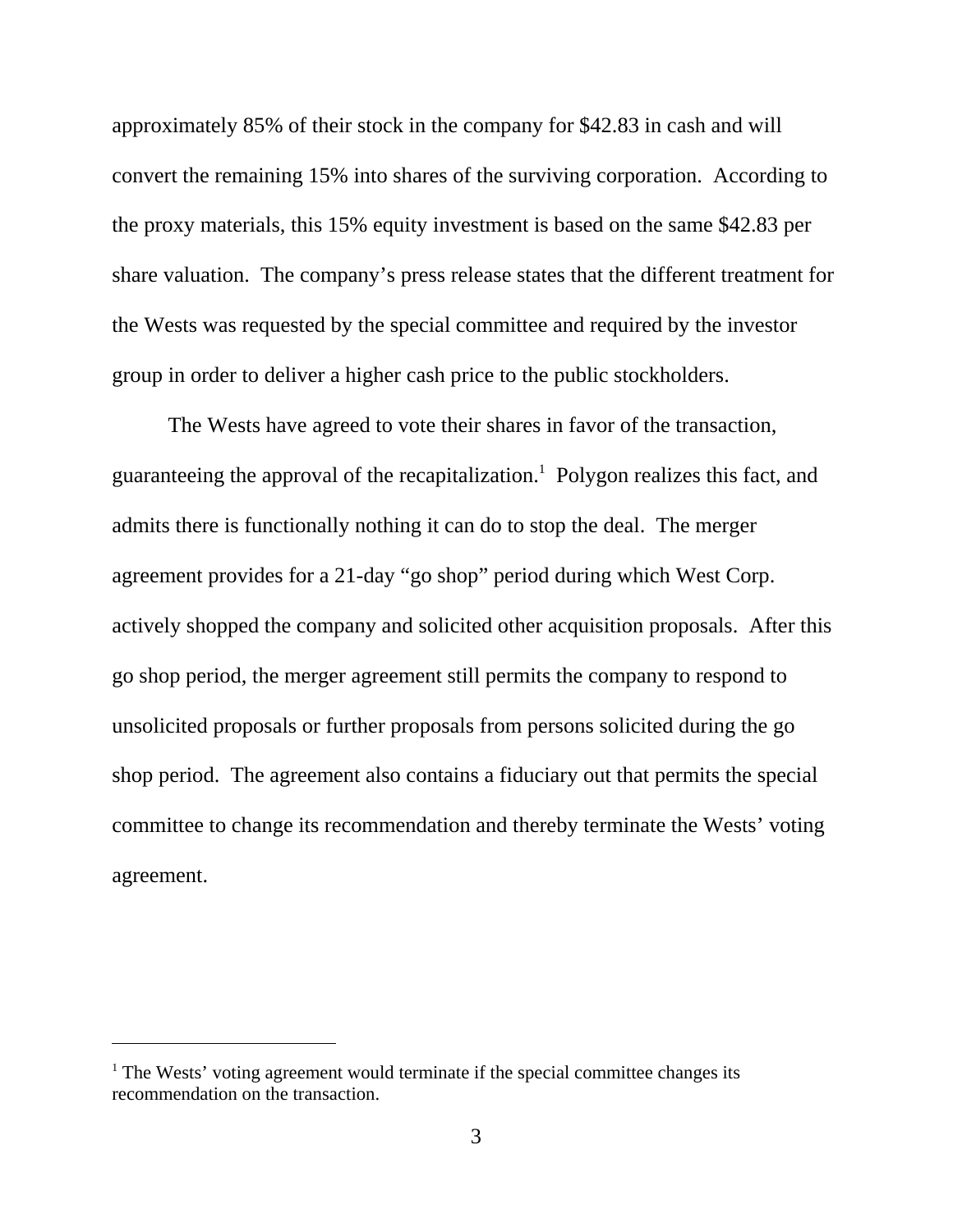#### 2. The History Of Polygon's Ownership Of West Corp. Stock

Polygon made its first purchase of West Corp. stock immediately after the announcement of the proposed recapitalization because it believed that the situation presented an attractive risk arbitrage opportunity. As of September 14, 2006, Polygon owned 3,268,300 shares of West Corp. common stock purchased at a total cost of \$157,924,117.37.

#### 3. The Demand Letters

On June 28, 2006, Polygon made a written demand on West Corp. seeking production of certain books and records. On July 6, 2006, West Corp.'s attorneys rejected Polygon's demand on the basis that it was not made under oath and, therefore, did not comply with the technical requirements of section 220, and also because it failed to state a proper purpose. On July 11, 2006, Polygon made another demand, this time under oath, again seeking production of certain books and records. West Corp. responded on July 18, 2006 and refused the demand. Polygon offered to narrow its request on July 26, 2006, an offer that West Corp. refused two days later. This lawsuit was filed on July 31, 2006. Following the initiation of this lawsuit, the court asked Polygon to produce a chart linking the categories of documents it continued to seek with a proper purpose asserted in the demand. In connection with the submission of the chart, Polygon pared down its request, eliminating several categories of demands.

4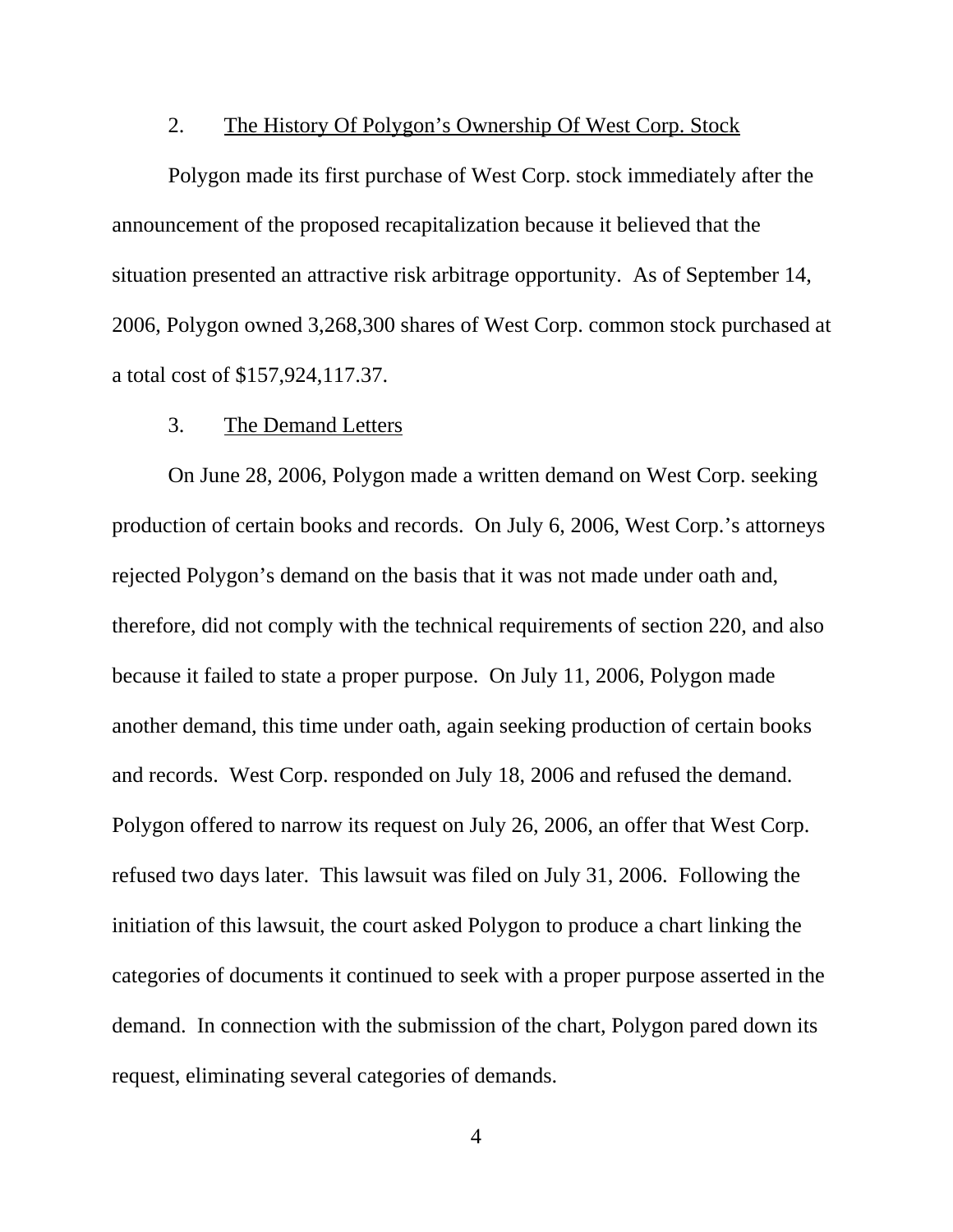**III.**

Polygon claims three purposes it contends are proper under section 220. First, it states it has a proper purpose in valuing its shares to determine whether to seek appraisal.<sup>2</sup> Second, it argues it has a proper purpose in investigating mismanagement and potential breaches of fiduciary duties by the Wests and West Corp.'s directors, pointing out that the Wests are being treated differently than the other stockholders. In this connection, Polygon argues that the 21-day go shop period was too short and may have acted as an obstacle to other potential bidders, and that the financial terms of the recapitalization fail to offer what Polygon considers a "meaningful premium."3 Polygon also argues that West Corp. management gave conservative earnings guidance prior to the announcement of the transaction. Third, Polygon maintains it has a proper purpose in communicating with other stockholders to provide them with information they may consider of interest and to encourage them to seek appraisal. Polygon also notes that the transaction is subject to an "appraisal out" pursuant to which the investor group can abandon the deal if a sufficient number of stockholders seek appraisal.<sup>4</sup> It presumably mentions this fact to counter the assertion that it cannot prevent the transaction from going forward as planned.

 $2$  Pl.'s Pretrial Br. at 6-8.

 $3$  *Id.* at 9.

<sup>&</sup>lt;sup>4</sup> *Id.* at 12-13. The appraisal out can be waived.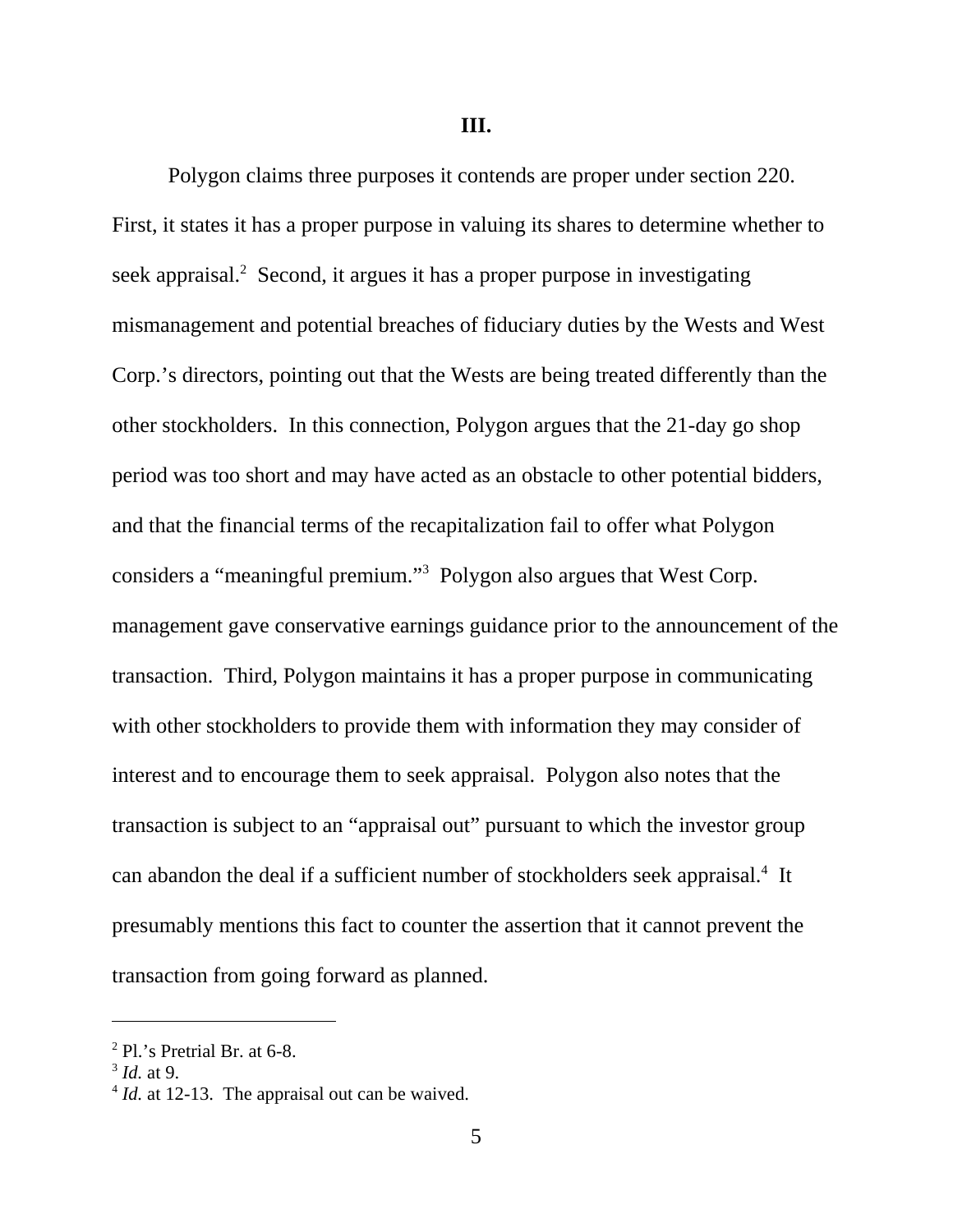West Corp. responds that none of Polygon's purposes are proper because it is an "interloper," a greenmailer, and seeks to benefit itself at the expense of other stockholders.<sup>5</sup> West Corp. further contends that Polygon does not need any additional information to value its stock and, therefore, valuation for determining whether to seek appraisal is not a proper purpose under the circumstances because all necessary and essential information is publicly available.<sup>6</sup> With regard to communicating with other stockholders, the company argues that doing so is adverse to the interests of the corporation and does not meet the compelling circumstance standard for a section 220 demand to communicate with other stockholders in this context.<sup>7</sup> Finally, West Corp. maintains that Polygon does not have a proper purpose to investigate wrongdoing because the alleged wrongdoing occurred before its purchase of the stock, and, in any event, Polygon cannot demonstrate any credible basis of wrongdoing.<sup>8</sup>

#### **IV.**

Delaware law provides a statutory right for a stockholder to inspect the books and records of a corporation under 8 *Del. C.* § 220. This statutory right is

<sup>5</sup> Def.'s Pretrial Br. at 15-16

<sup>6</sup> *Id.* at 18.

<sup>7</sup> *Id.* at 31, 34 (citing *Highland Select Equity Fund, L.P. v. Motient Corp.*, 2006 WL 2589410, at \*9 (Del. Ch. July 6, 2006) (requiring "the kind of compelling circumstance this court described in *Disney*, that would authorize the use of Section 220 as a way of publicizing concerns about mismanagement").

<sup>8</sup> *Id.* at 25-31.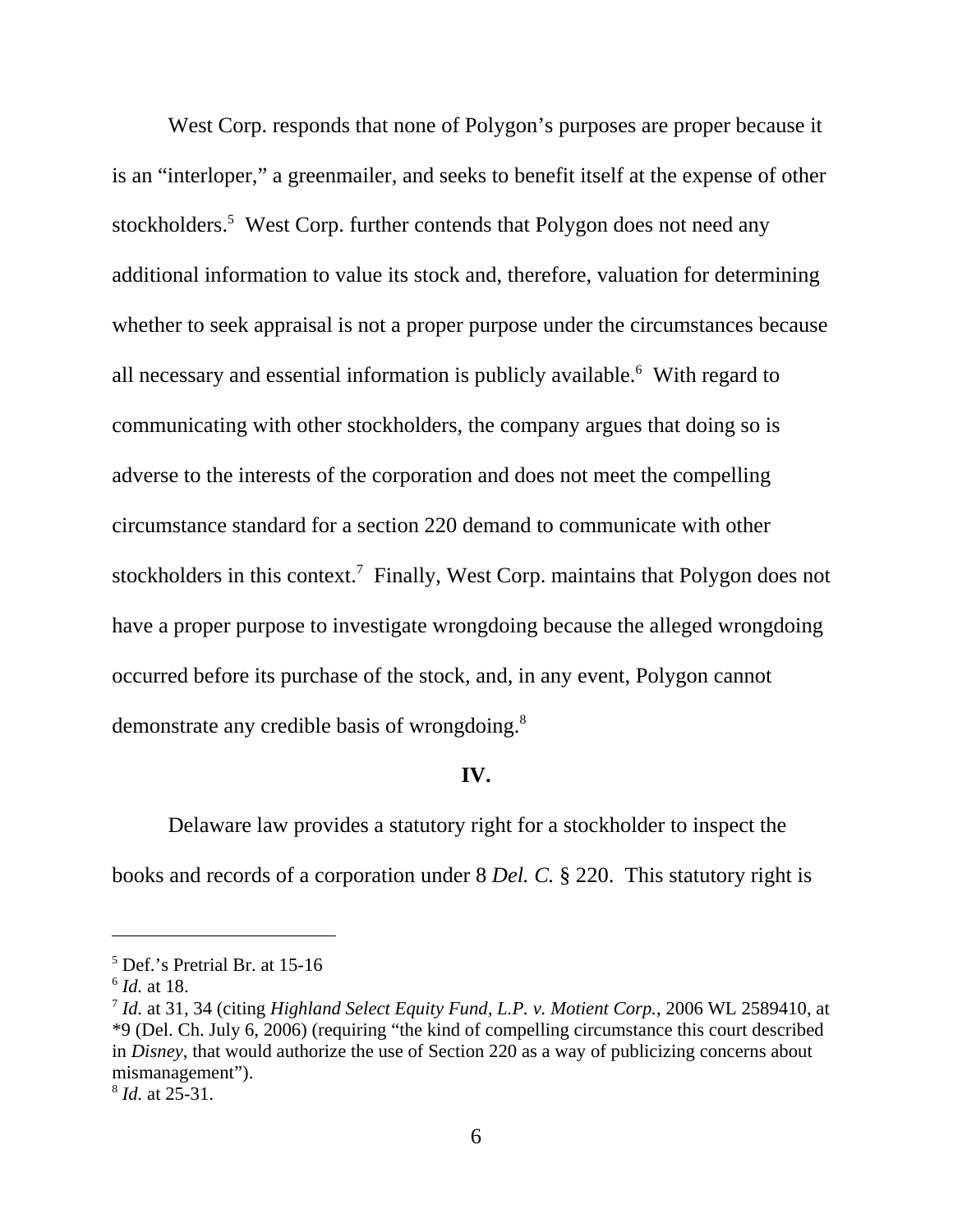conditioned on form and manner requirements and on the stockholder's purpose for inspection being a proper one.<sup>9</sup> The parties have stipulated that Polygon has complied with the requirements of section 220 with respect to the form and manner of making its demand.10 The statute defines "proper purpose" as any purpose "reasonably related to such person's interest as a stockholder."11 If a books and records demand is to investigate wrongdoing that occurred prior to the purchase of stock, the plaintiff must have a proper purpose "reasonably related to his interest as a stockholder" and must further prove that he has some credible evidence of wrongdoing sufficient to warrant continued investigation.<sup>12</sup> It is not enough for a section 220 claim, however, merely to satisfy the proper purpose and credible evidence prongs of the test. Even if the technical requirements of section 220 are met and the plaintiff's purpose is proper, "[t]he scope of inspection should be circumscribed with precision and limited to those documents that are necessary, essential and sufficient to the stockholder's purpose."13 The court will limit or

<sup>9</sup> *Highland*, 2006 WL 2589410, at \*6.

<sup>&</sup>lt;sup>10</sup> Joint Pretrial Stipulation and Order III  $\P$  2.

 $11$  8 *Del. C.* § 220(b).

<sup>12</sup> *See Seinfeld v. Verizon Commc'ns, Inc.,* 2006 WL 2771558, at \*5 (Del. Sept. 25, 2006) ("We remain convinced that the rights of stockholders and the interests of the corporation in a section 220 proceeding are properly balanced by requiring a stockholder to show 'some evidence of *possible* mismanagement as would warrant further investigation.'") (emphasis in original) (citing *Security First Corp. v. U.S. Die Casting & Dev. Co.*, 687 A.2d 563, 568 (Del. 1997)); *Saito v. McKesson HBOC, Inc.*, 806 A.2d 113, 117 (Del. 2002) ("If activities that occurred before the purchase date are 'reasonably related' to the stockholder's interest as a stockholder, then the stockholder should be given access to records necessary to an understanding of those activities.") (citations omitted).

<sup>13</sup> *Marathon Partners, L.P. v. M&F Worldwide Corp.*, 2004 WL 1728604, at \*4 (Del. Ch. 2004).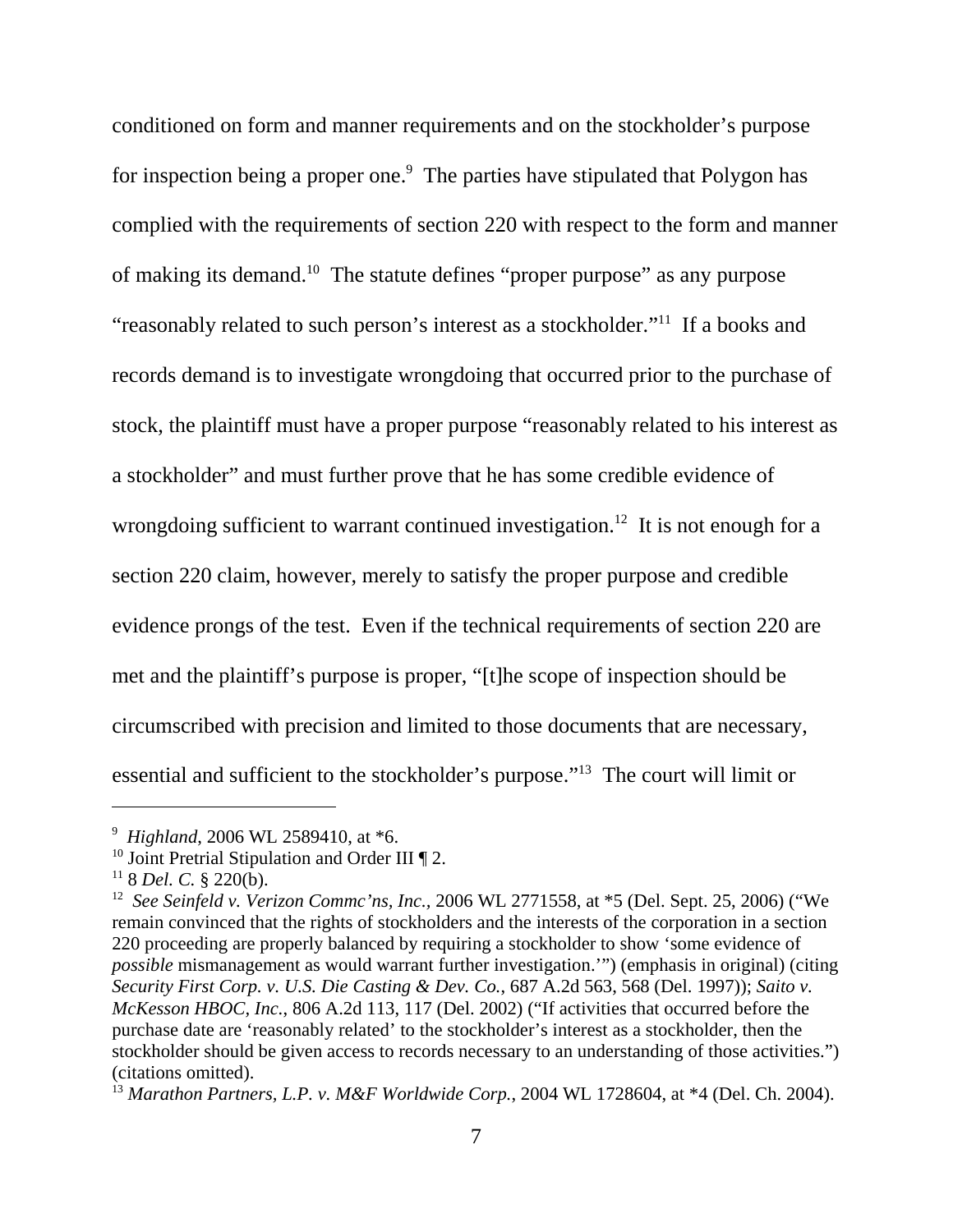deny any inspection to the extent that the requested information is available in the corporation's public filings. $^{14}$ 

# A. Polygon Has A Proper Purpose In Valuing Its Stock For Appraisal, But Has All "Necessary And Essential" Information From Public Filings

The threshold matter the court must address is whether Polygon has a proper purpose for inspecting the books and records of West Corp. It is settled law in Delaware that valuation of one's shares is a proper purpose for the inspection of corporate books and records.15 Through its submissions and at trial, West Corp. maintains that Polygon does not have a proper purpose for valuing its stock, but, instead, is abusing section 220 for its own benefit to the detriment of the company and other stockholders. The evidence at trial did not support this assertion.

Polygon's overriding purpose is to "maximize value" for its fund. There is nothing necessarily improper about this motive, in pursuit of which Polygon explores all options, including the possibility of seeking appraisal and communicating with other West Corp. stockholders about the information it

<sup>14</sup> *See* DONALD J. WOLFE, JR. & MICHAEL A. PITTENGER, CORPORATE AND COMMERCIAL PRACTICE IN THE DELAWARE COURT OF CHANCERY  $\S 8.6(e)(1)$  (2005) ("Thus, to the extent that information sufficient to permit the valuation is contained in publicly available records, the inspection of corporate books and records for the purpose of such a valuation exercise will be denied."); *see also DPF, Inc. v. Interstate Brands Corp.*, 1975 WL 1963, at \*2 (Del. Ch. Oct. 2, 1975) ("the stock is not only traded on the New York Stock Exchange but it is also registered with the Securities and Exchange Commission pursuant to Section 12 of the Securities Act of 1934 . . . . [T]he plaintiff could well already have access to all the information that it is reasonably and fairly entitled to receive for the purpose stated [valuation of stock]."). <sup>15</sup> *CM & M Group, Inc. v. Carroll*, 453 A.2d 788, 792 (Del. 1982).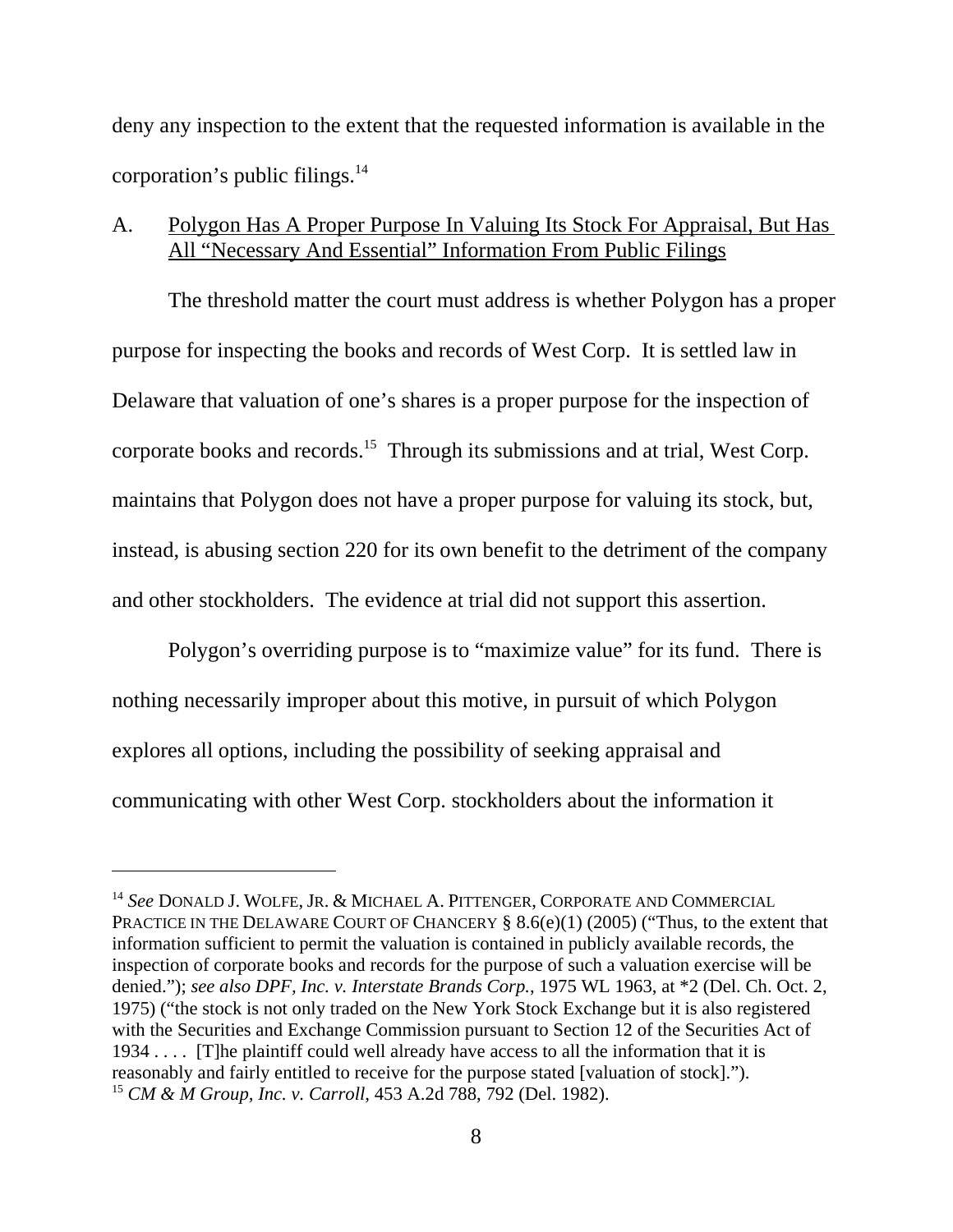obtains and viewpoints it develops about that information. The evidence at trial did show that Polygon, in previous transactions, has voted down agreements to advance its personal interests. Yet here, as Polygon admits, it can do nothing to stop this transaction. Furthermore, there is no evidence that Polygon is doing anything improper with regard to the transaction. Polygon simply saw an opportunity to purchase stock in West Corp. at what it feels was an attractive price. West Corp. has not demonstrated an improper motive, and Polygon's motive to value its stock in order to make a decision on whether to seek an appraisal is proper.

Polygon seeks additional information beyond that in West Corp.'s public filings in order to value its stock to determine whether or not to seek appraisal, yet it has not shown that the information made publicly available in connection with the proposed recapitalization transaction omits information that is necessary, essential, and sufficient for its purpose. There is a dichotomy in section 220 cases between publicly traded companies and closely held companies. With regard to the former, public SEC filings typically provide significant amounts of information about a company, and decisions granting section 220 demands are narrowly tailored to address specific needs, often in response to allegations of wrongdoing.16

<sup>16</sup> *See, e.g., Carapico v. Phila. Stock Exch.*, 791 A.2d 787 n.13 (Del. Ch. 2000) ("Of course, a person making a § 220 demand is entitled to demand documents by category and will frequently not be in a position to demand specific documents. What is required is that, at least where the purpose is to investigate particularized claims of mismanagement, the categories of documents be identified more narrowly and precisely than is typical in ordinary civil discovery.").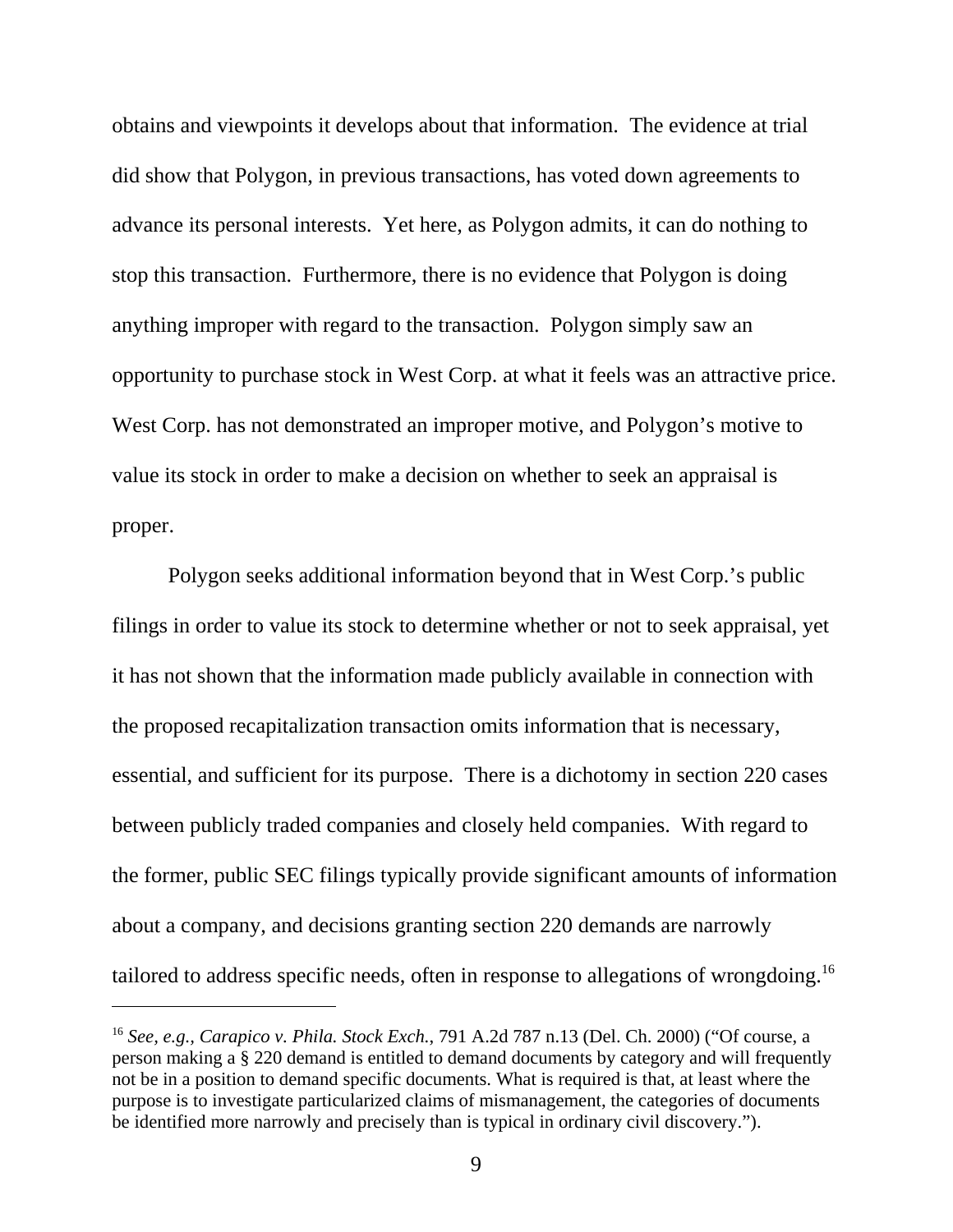In contrast, stockholders in non-publicly traded companies do not have the wealth of information provided in SEC filings and are often accorded broader relief in section 220 actions.<sup>17</sup>

In the case of a going private transaction governed by SEC Rule  $13e-3$ ,  $18$  the amount of information made publicly available is even more comprehensive than that required in standard SEC periodic filings. Through its preliminary and final proxy materials, and its Schedule 13E-3, and amendments, West Corp. would appear to have disclosed all material information necessary for Polygon to determine whether or not to seek appraisal. This is not to say that there is a *per se* rule that the disclosure requirements under Rule 13e-3 are coextensive with the "necessary, essential and sufficient" information standard under section 220 demands for valuing stock in the case of a minority squeeze-out merger. Nevertheless, in the present case, the detail and scope of West Corp.'s disclosures makes this so. The disclosures include, among other things, all presentations made by Goldman Sachs and Morgan Stanley, detailed descriptions of their two fairness opinions, company projections, detailed descriptions of the board and special committee meetings, and terms of the Wests' investment in the surviving entity.

<sup>17</sup> *See, e.g., Macklowe v. Planet Hollywood, Inc.,* 1994 WL 560804, at \*4 (Del. Ch. Sept. 29, 1994) ("When a minority shareholder in a closely held corporation whose stock is not publicly traded needs to value his or her shares in order to decide whether to sell them, normally the only way to accomplish that is by examining the appropriate corporate books and records.") (citing *Helmsman Mgmt. Servs., Inc. v. A & S Consultants, Inc.*, 525 A.2d 160, 164 (Del. Ch. 1987)).  $18$  17 C.F.R. § 240.13e-3 (2006).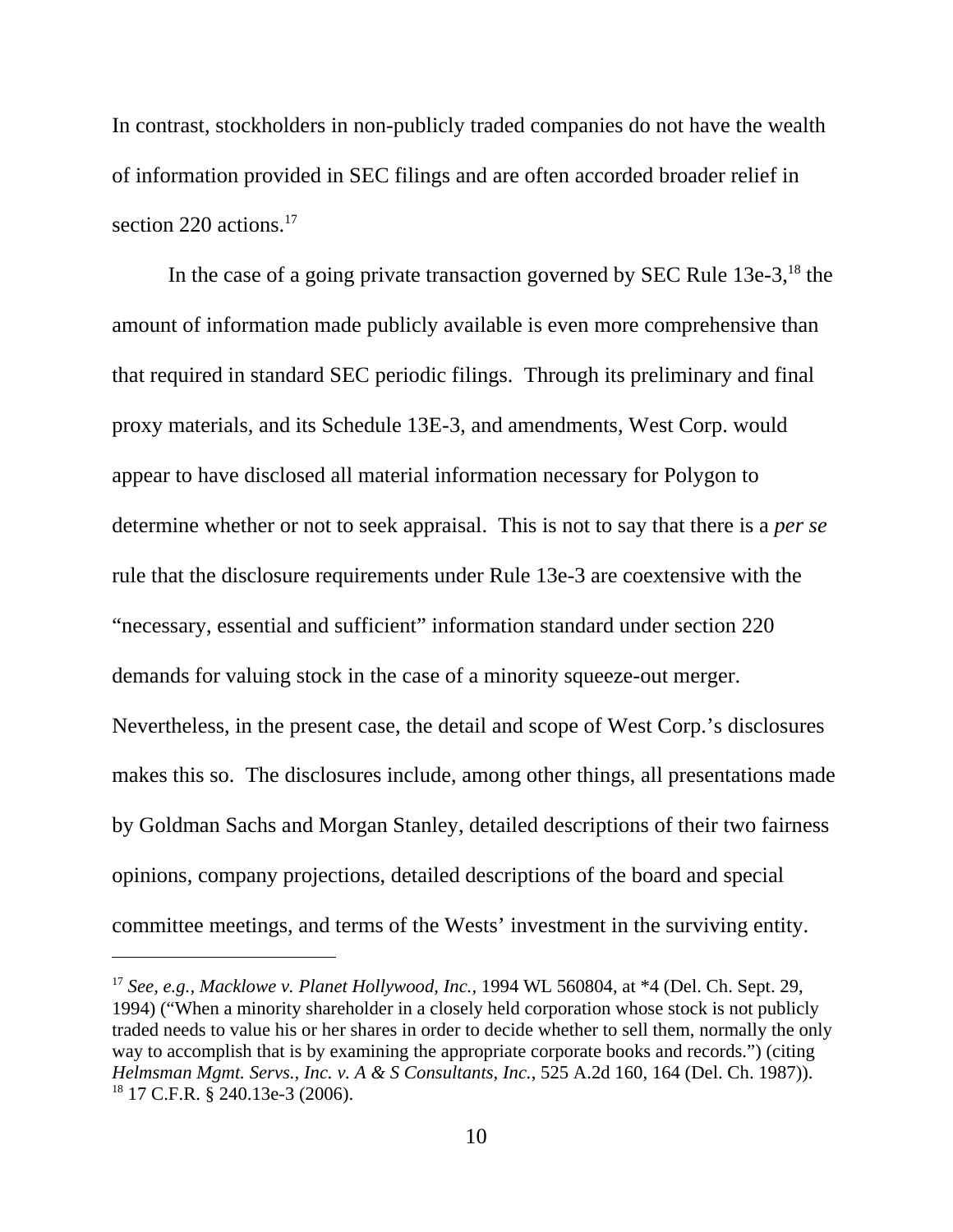This wealth of detailed information would appear to satisfy the obligation to disclose all facts material to the decision whether to demand appraisal.

Apparently anticipating the inherent problems with requesting additional information in the face of a transaction with comprehensive public disclosures, Polygon argues that it should be given access to the same information it would receive through discovery in an appraisal action. This argument misapprehends the significant difference in scope between a section 220 action and discovery under Rule 34. The two are, in fact, "entirely different procedures."19 Section 220 is not intended to supplant or circumvent discovery proceedings, nor should it be used to obtain that discovery in advance of the appraisal action itself.<sup>20</sup> If Polygon wishes to receive the documents it seeks in this action, it must elect to seek appraisal and request them through the discovery process. To now permit Polygon additional information beyond the comprehensive disclosure already in the public domain simply because it could receive such information in a later appraisal action through discovery would be putting the cart before the horse.

<sup>19</sup> *Highland,* 2006 WL 2589410, at \*7.

<sup>20</sup> *See Freund v. Lucent Techs.*, 2003 WL 139766, at \*4 (Del. Ch. Jan. 9, 2003) (Section 220 does not authorize a "broad fishing expedition").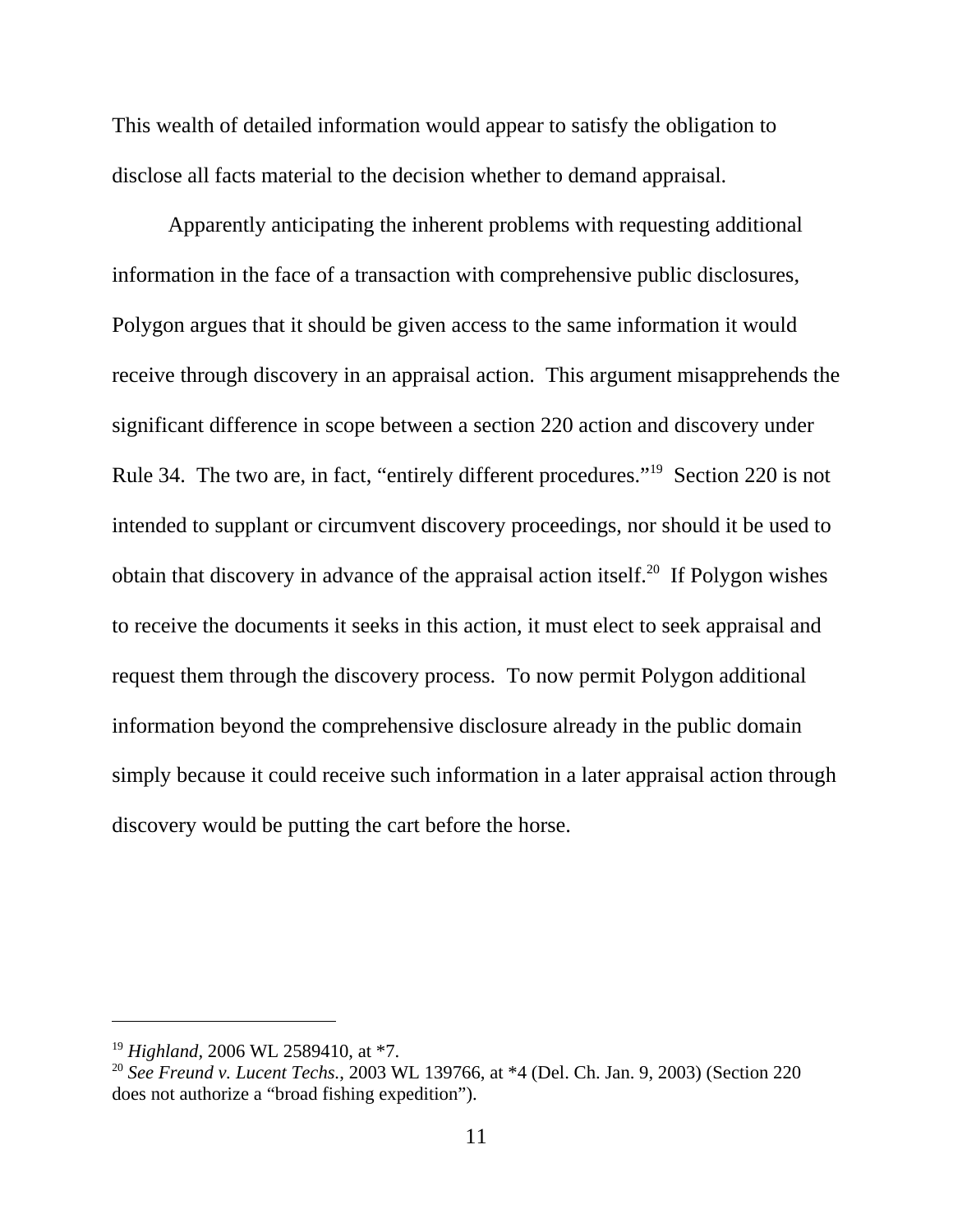B. Polygon's Purpose To Pursue A Derivative Claim For Breach Of Fiduciary Duty Is Not Reasonably Related To Its Interest As A Stockholder, Therefore, Its Second Purpose Is Not Proper

Polygon's sole purpose for investigating claims of wrongdoing is to determine whether the board members "breached their fiduciary duties in approving the Recapitalization Transaction."21 This purpose is not reasonably related to Polygon's interest as a stockholder as it would not have standing to pursue a derivative action based on any potential breaches.22 Likewise, Polygon could not pursue a direct claim or class action based on entire fairness.<sup>23</sup> Delaware has a "public policy against the 'evil' of purchasing stock in order to 'attack a transaction which occurred prior to the purchase of the stock.'"24 This is precisely what Polygon is attempting to do. In fact, it purchased West Corp. stock

<sup>&</sup>lt;sup>21</sup> Compl.  $\P$  5.

<sup>&</sup>lt;sup>22</sup> See Saito, 806 A.2d at 117 ("If a stockholder wanted to investigate alleged wrongdoing that substantially predated his or her stock ownership, there could be a question as to whether the stockholder's purpose was reasonably related to his or her interest as a stockholder, especially if the stockholder's only purpose was to institute derivative litigation. But stockholders may use information about corporate mismanagement in other ways, as well. They may seek an audience with the board to discuss proposed reforms or, failing in that, they may prepare a stockholder resolution for the next annual meeting, or mount a proxy fight to elect new directors."). Obviously, in this case, where Polygon will cease to be a West Corp. stockholder once the transaction is effected, none of these other possibilities can be thought to exist.

<sup>&</sup>lt;sup>23</sup> *Omnicare, Inc. v. NCS Healthcare, Inc.,* 809 A.2d 1163, 1170 (Del. Ch. 2002) ("The policy animating 8 *Del. C.* § 327 is not, however, limited to derivative claims alone. Rather, that policy is derived from 'general equitable principles' and has been applied to preclude stockholders who later acquire their shares from prosecuting direct claims as well.") (citation omitted). <sup>24</sup> *Id*. at 1169 (Del. Ch. 2002) (quoting *Rosenthal v. Burry Biscuit Corp.*, 60 A.2d 106, 111 (Del.

Ch. 1948)); 8 *Del. C.* § 327 (barring a stockholder from bringing a derivative suit unless the stockholder owned stock at the time of the alleged wrong).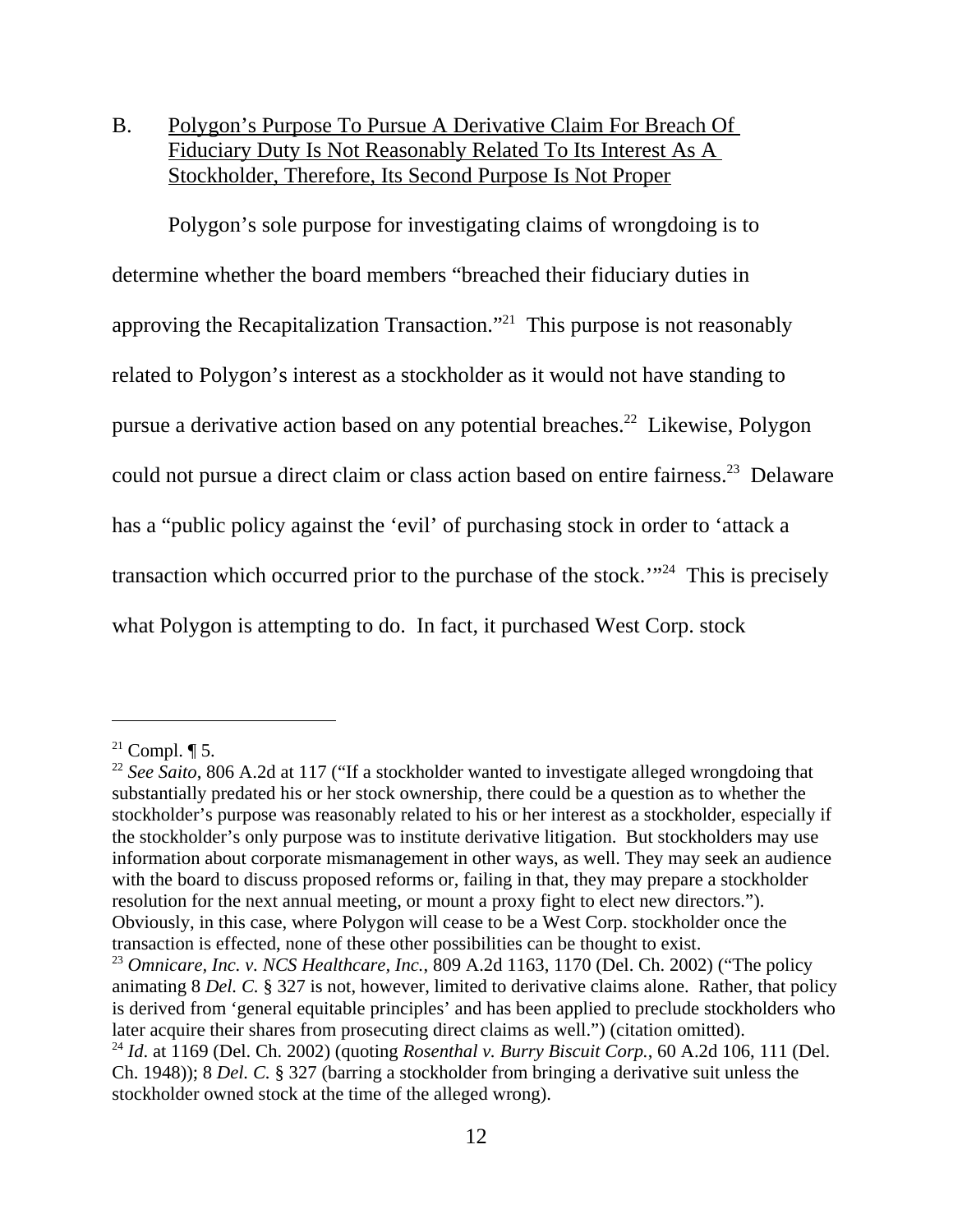after the announcement of the transaction proposal because it felt the consideration offered was too low.

To permit Polygon additional information to attack a transaction when it purchased stock knowing of the proposed transaction, indeed because of it, would be contrary to Delaware public policy. Nothing in *Saito v. McKesson HBOC, Inc.* is to the contrary. As discussed in that opinion, Saito first bought shares of McKesson common stock months before news of any financial irregularity at McKesson's merger partner, HBOC, was made public.<sup>25</sup> Thus, Saito's section 220 request did not contravene Delaware's strong public policy against purchasing grievances. As Polygon's purpose is not reasonably related to the alleged past breaches of fiduciary duty by the board of West Corp. in approving the recapitalization transaction, it does not have a proper purpose to investigate possible wrongdoing.

Moreover, even if Polygon were an appropriate person to investigate the circumstances of this going private transaction, at trial Polygon did not carry its burden of showing a credible basis from which the court could infer fiduciary misconduct warranting further investigation. Quite simply, there is nothing about the history of the negotiation or the structure or pricing of the proposed transaction that amounts to a "credible showing" of "legitimate issues of wrongdoing."26

 $25806$  A.2d at 115.

<sup>26</sup> *Security First Corp.*, 687 A.2d at 568.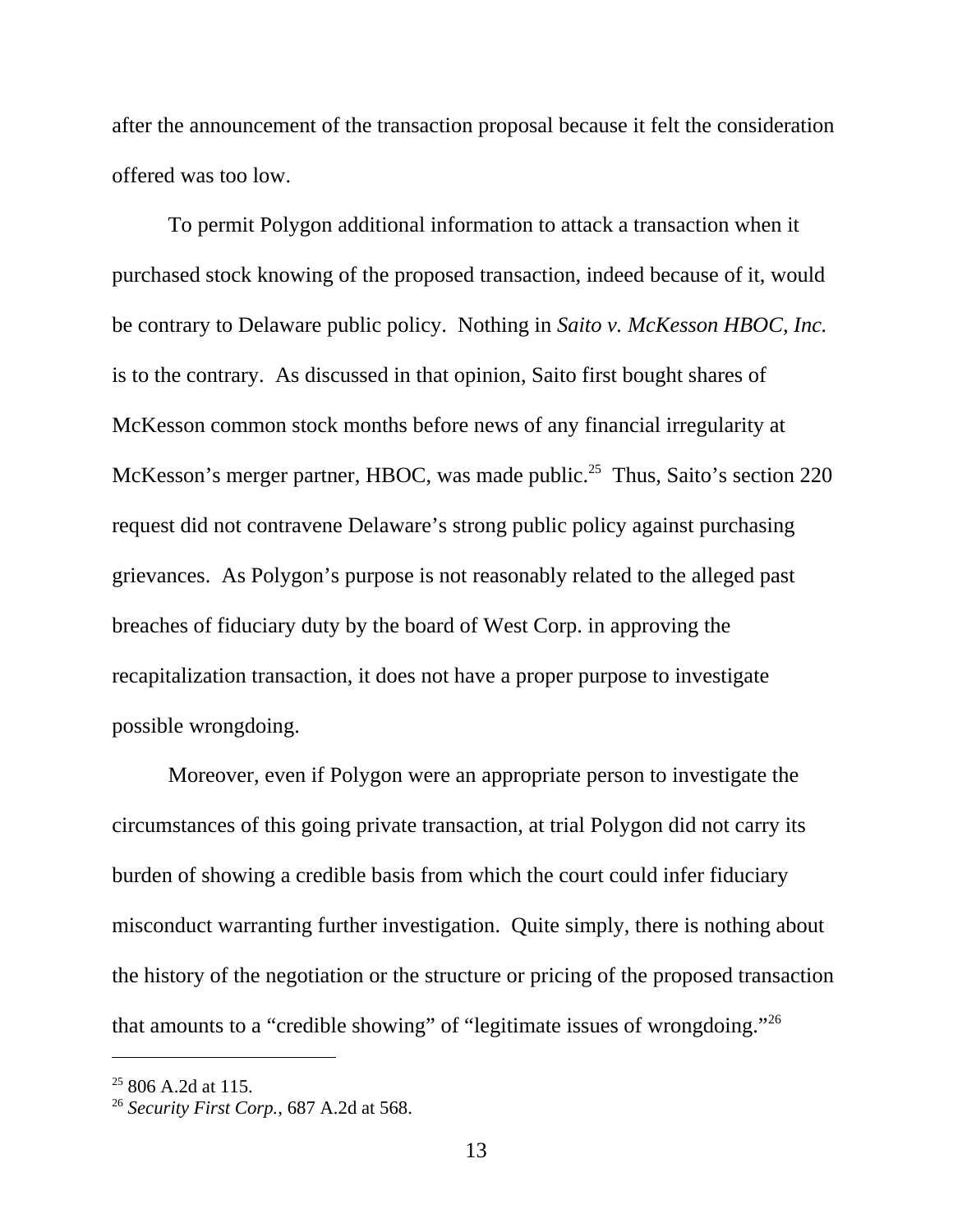#### C. Polygon's Purpose To Communicate With Other Stockholders Is Moot

Polygon's third stated purpose is to communicate with other stockholders. A section 220 complaint seeking a stockholder list for communication with other stockholders is rarely denied because the burden is placed on the corporation to prove the plaintiff has an improper purpose.<sup>27</sup> Here, Polygon does not seek a stockholder list and does not intend to conduct any regulated solicitation of proxies. Instead, in its demand letter, Polygon states that it wants to communicate the information it receives through this section 220 demand to other stockholders. In connection with the trial, Polygon stated that it wishes to communicate with other stockholders about the fairness of the transaction and their decision to seek appraisal (although presumably only with a small number of other stockholders in an unregulated fashion).<sup>28</sup> In either case, these statements of purpose are derivative of, and dependent upon, Polygon's first two purposes. Because, as has already been discussed, neither of those purposes supports any inspection under section 220, Polygon's third purpose also fails. Quite simply, while Polygon is free to communicate with other stockholders in compliance with the federal securities

<sup>&</sup>lt;sup>27</sup> See 8 Del. C. § 220(c) ("Where the stockholder seeks to inspect the corporation's stock ledger or list of stockholders and establishes that such stockholder is a stockholder and has complied with this section respecting the form and manner of making demand for inspection of such documents, the burden of proof shall be upon the corporation to establish that the inspection such stockholder seeks is for an improper purpose.").

 $28$  Pl.'s Pretrial Br. at 12-13.